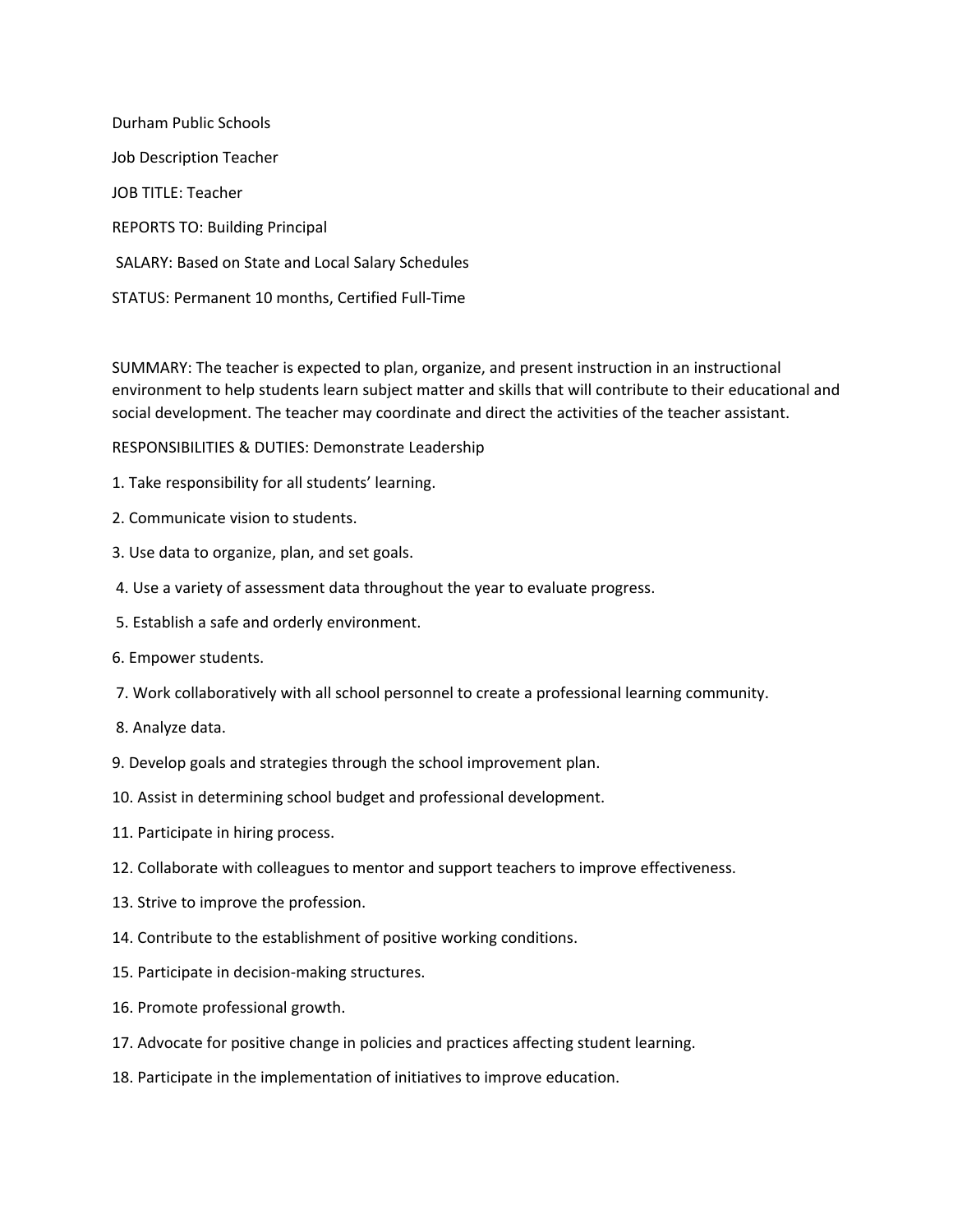19. Demonstrate ethical principles.

20. Uphold the Code of Ethics and Standards for the Professional Conduct.

Know the Content 1.Teach the North Carolina Standard Course of Study. 2. Develop and apply strategies to make the curriculum rigorous and relevant. 3. Develop literacy skills appropriate to specialty area. 4. Know subject beyond the content they teach. 5. Direct students' curiosity into an interest in learning. 6. Know links between grade/subject and the North Carolina Standard Course of Study. 7. Relate content to other disciplines. 8. Promote global awareness and its relevance. 9. Incorporate life skills which include leadership, ethics, accountability, adaptability, personal productivity, personal responsibility, people skills, self-direction, and social responsibility. 10. Demonstrate the relationship between the core content and 21st century content that includes global awareness; financial, economic, business and entrepreneurial literacy; civic literacy; and health and wellness awareness.

Facilitate Learning for Students 1. Know how students think and learn. 2. Understand the influences on student learning and differentiate instruction. 3. Keep abreast of evolving research. 4. Adapt resources to address the strengths and weaknesses of students. 5. Collaborate with colleagues. 6. Use data for short- and long-range planning. 7. Engage students in the learning process. 8. Monitor and modify plans to enhance student learning. 9. Respond to cultural diversity and learning needs of students. 10. Choose methods and materials as they strive to eliminate achievement gaps. 11. Employ a wide range of techniques using information and communication technology, learning styles, and differentiated instruction. 12. Know appropriate use of technology. 13. Help students use technology to learn content, think critically, solve problems, discern reliability, use information, communicate, innovate, and collaborate. Job Description EC Teacher Page 3 DPS HR Rev. October 2012 14. Help students develop critical thinking and problem-solving skills. 15. Teach the importance of cooperation and collaboration. 16. Organize learning teams in order to help students define roles, strengthen social ties, improve communication and collaborative skills, interact with people from different cultures and backgrounds, and develop leadership qualities. 17. Communicate clearly with students in a variety of ways. 18. Assist students in articulating thoughts and ideas clearly and effectively. 19. Use multiple indicators, both formative and summative, to evaluate student progress. 20. Provide opportunities for self-assessment. 21. Use assessment systems to inform instruction and demonstrate evidence of students' 21st century knowledge, skills, performance, and dispositions.

Reflect on Practice 1. Analyze student learning. 2. Think systematically and critically about learning in their classroom: why learning happens and what can be done to improve student achievement. 3. Collect and analyze student performance data to improve effectiveness. 4. Participate in continued, high quality professional development. 5. Investigate and consider new ideas that improve teaching and learning. 6. Adapt practice based on data. Contribute to the Academic Success of Students 1. Understand that the work of the teacher results in acceptable, measurable progress for students. 2. Understand that the work of the teacher results in